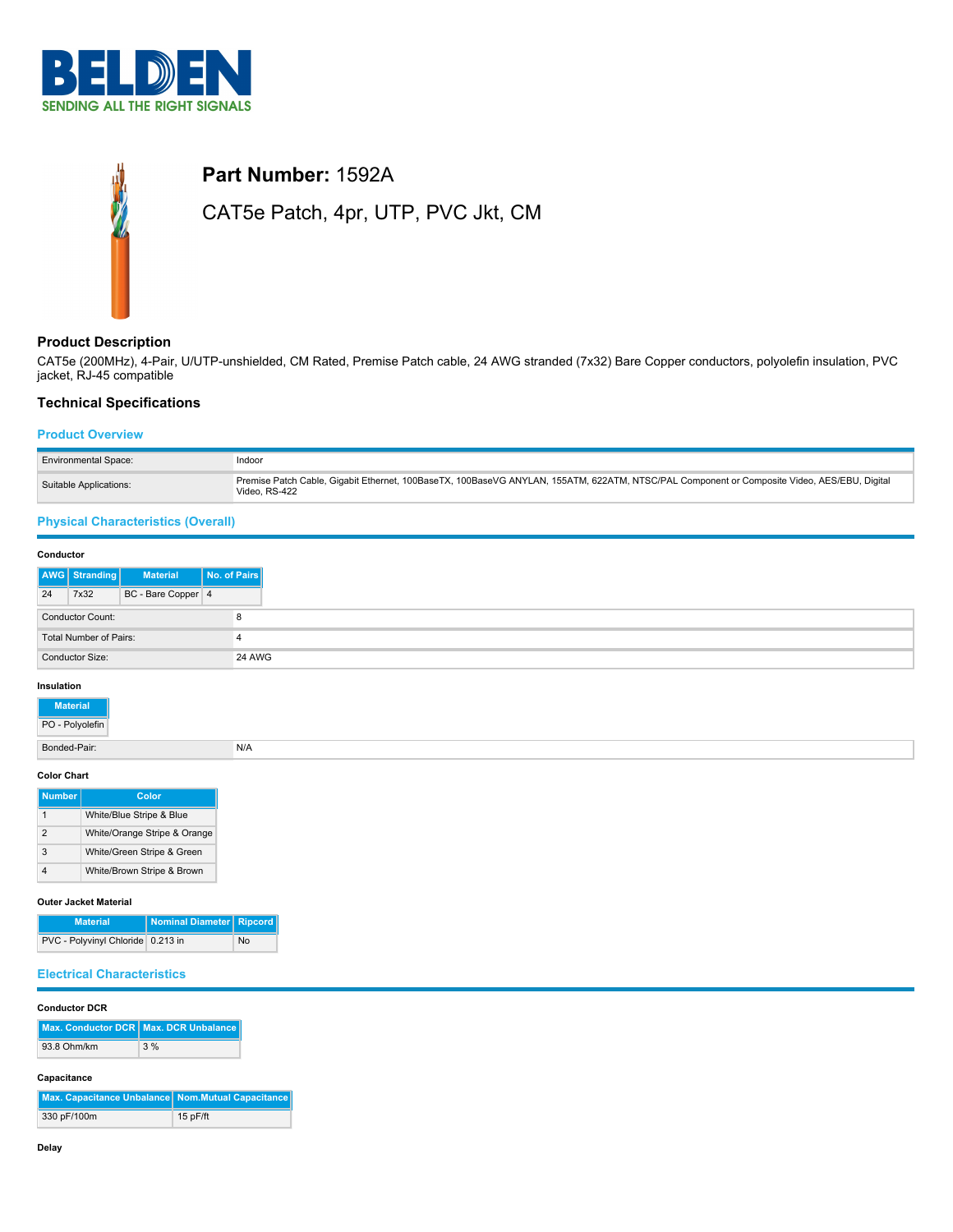|         |                          | Frequency [MHz]   Max. Delay   Max. Delay Skew   Nominal Velocity of Propagation (VP) [%]   Typical Delay Skew |            |
|---------|--------------------------|----------------------------------------------------------------------------------------------------------------|------------|
| 100 MHz | 537.6 ns/100m 45 ns/100m | 69 %                                                                                                           | 37 ns/100m |

## **High Freq**

| Frequency<br>[MHz] | <b>Max. Insertion Loss</b><br>(Attenuation) | <b>Min. NEXT</b><br>[dB] | Min. PSNEXT<br>[dB] | <b>Min. ACRF</b><br>(ELFEXT) [dB] | <b>Min. PSACRF</b><br>(PSELFEXT) [dB] | Min. RL (Return<br>Loss) [dB] | <b>Max./Min. Input Impedance</b><br>(unFitted) | Max./Min. Fitted<br>Impedance |
|--------------------|---------------------------------------------|--------------------------|---------------------|-----------------------------------|---------------------------------------|-------------------------------|------------------------------------------------|-------------------------------|
| 1 MHz              | 2.4 dB/100m                                 | 65.3 dB                  | 62.3 dB             | 63.8 dB                           | $60.8$ dB                             | 20.0 dB                       | $100 \pm 15$ Ohm                               | $100 \pm 15$ Ohm              |
| 4 MHz              | 4.9 dB/100m                                 | 56.3 dB                  | 53.3 dB             | 51.7 dB                           | 48.7 dB                               | 23.0 dB                       | $100 \pm 15$ Ohm                               | $100 \pm 15$ Ohm              |
| 8 MHz              | 6.9 dB/100m                                 | 51.8 dB                  | 48.8 dB             | 45.7 dB                           | 42.7 dB                               | 24.5 dB                       | $100 \pm 15$ Ohm                               | $100 \pm 15$ Ohm              |
| 10 MHz             | 7.8 dB/100m                                 | 50.3 dB                  | 47.3 dB             | 43.8 dB                           | 40.8 dB                               | 25.0 dB                       | $100 \pm 15$ Ohm                               | $100 \pm 15$ Ohm              |
| 16 MHz             | 9.9 dB/100m                                 | 47.3 dB                  | 44.2 dB             | 39.7 dB                           | 36.7 dB                               | 25.0 dB                       | $100 \pm 15$ Ohm                               | $100 \pm 15$ Ohm              |
| 20 MHz             | 11.1 dB/100m                                | 45.8 dB                  | 42.8 dB             | 37.7 dB                           | 34.7 dB                               | 25.0 dB                       | $100 \pm 15$ Ohm                               | $100 \pm 15$ Ohm              |
| 25 MHz             | 12.5 dB/100m                                | 44.3 dB                  | 41.3 dB             | 35.8 dB                           | 32.8 dB                               | 24.3 dB                       | $100 \pm 15$ Ohm                               | $100 \pm 15$ Ohm              |
| 31.25 MHz          | 14.1 dB/100m                                | 42.9 dB                  | 39.9 dB             | 33.9 dB                           | 30.9 dB                               | 23.6 dB                       | $100 \pm 15$ Ohm                               | $100 \pm 15$ Ohm              |
| 62.5 MHz           | 20.4 dB/100m                                | 38.4 dB                  | 35.4 dB             | 27.8 dB                           | 24.8 dB                               | 21.5 dB                       | $100 \pm 15$ Ohm                               | $100 \pm 15$ Ohm              |
| <b>100 MHz</b>     | 26.4 dB/100m                                | 35.3 dB                  | 32.3 dB             | 23.8 dB                           | $20.8$ dB                             | 20.1 dB                       | $100 \pm 15$ Ohm                               | $100 \pm 15$ Ohm              |
| <b>155 MHz</b>     | 33.7 dB/100m                                | 32.5 dB                  | 29.4 dB             | 19.9 dB                           | 16.9 dB                               | 15.8 dB                       | $100 \pm 25$ Ohm                               | $100 \pm 15$ Ohm              |
| <b>200 MHz</b>     | 38.9 dB/100m                                | 30.8 dB                  | 27.8 dB             | 17.7dB                            | 14.7 dB                               | 15.0 dB                       | $100 \pm 25$ Ohm                               | $100 \pm 15$ Ohm              |

## **Voltage**

# **UL Voltage Rating**

300 V RMS

# **Temperature Range**

| Installation Temp Range: | $0^{\circ}$ C To +50 $^{\circ}$ C   |
|--------------------------|-------------------------------------|
| UL Temp Rating:          | $75^{\circ}$ C                      |
| Storage Temp Range:      | $-20^{\circ}$ C To +75 $^{\circ}$ C |
| Operating Temp Range:    | $-20^{\circ}$ C To +75 $^{\circ}$ C |

## **Mechanical Characteristics**

| Bulk Cable Weight:               | 21 lbs/1000ft |
|----------------------------------|---------------|
| Max Recommended Pulling Tension: | 25 lbs        |
| Min Bend Radius/Minor Axis:      | $1.0$ in      |
| Min Bend Radius/Installation:    | 2.25 in       |

# **Standards**

| NEC/(UL) Specification:               | <b>CM</b>                                                            |
|---------------------------------------|----------------------------------------------------------------------|
| CEC/C(UL) Specification:              | <b>CM</b>                                                            |
| ISO/IEC Compliance:                   | 11801 ed 2.2 (2011) Class D Patch                                    |
| Data Category:                        | Category 5e                                                          |
| ANSI Compliance:                      | S-90-661-2012 Category 5e Patch, ANSI/NEMA WC-63.1 Category 5e Patch |
| Telecommunications Standards:         | ANSI/TIA-568-C.2 Category 5e Patch                                   |
| <b>IEEE</b> Specification:            | IEEE 802.3bt Type 1, Type 2, Type 3                                  |
| Third Party Performance Verification: | Category 5e Patch                                                    |

# **Applicable Environmental and Other Programs**

| EU Directive 2000/53/EC (ELV):            | Yes        |
|-------------------------------------------|------------|
| EU Directive 2003/11/EC (BFR):            | Yes        |
| EU Directive 2003/96/EC (BFR):            | Yes        |
| EU Directive 2011/65/EU (ROHS II):        | Yes        |
| EU Directive 2012/19/EU (WEEE):           | Yes        |
| EU Directive 2015/863/EU:                 | Yes        |
| EU Directive Compliance:                  | Yes        |
| EU CE Mark:                               | Yes        |
| EU REACH SVHC Compliance<br>(yyyy-mm-dd): | 2017-07-10 |
| EU RoHS Compliance Date (yyyy-mm-dd):     | 2004-01-01 |
| CA Prop 65 (CJ for Wire & Cable):         | Yes        |
| MII Order #39 (China RoHS):               | Yes        |